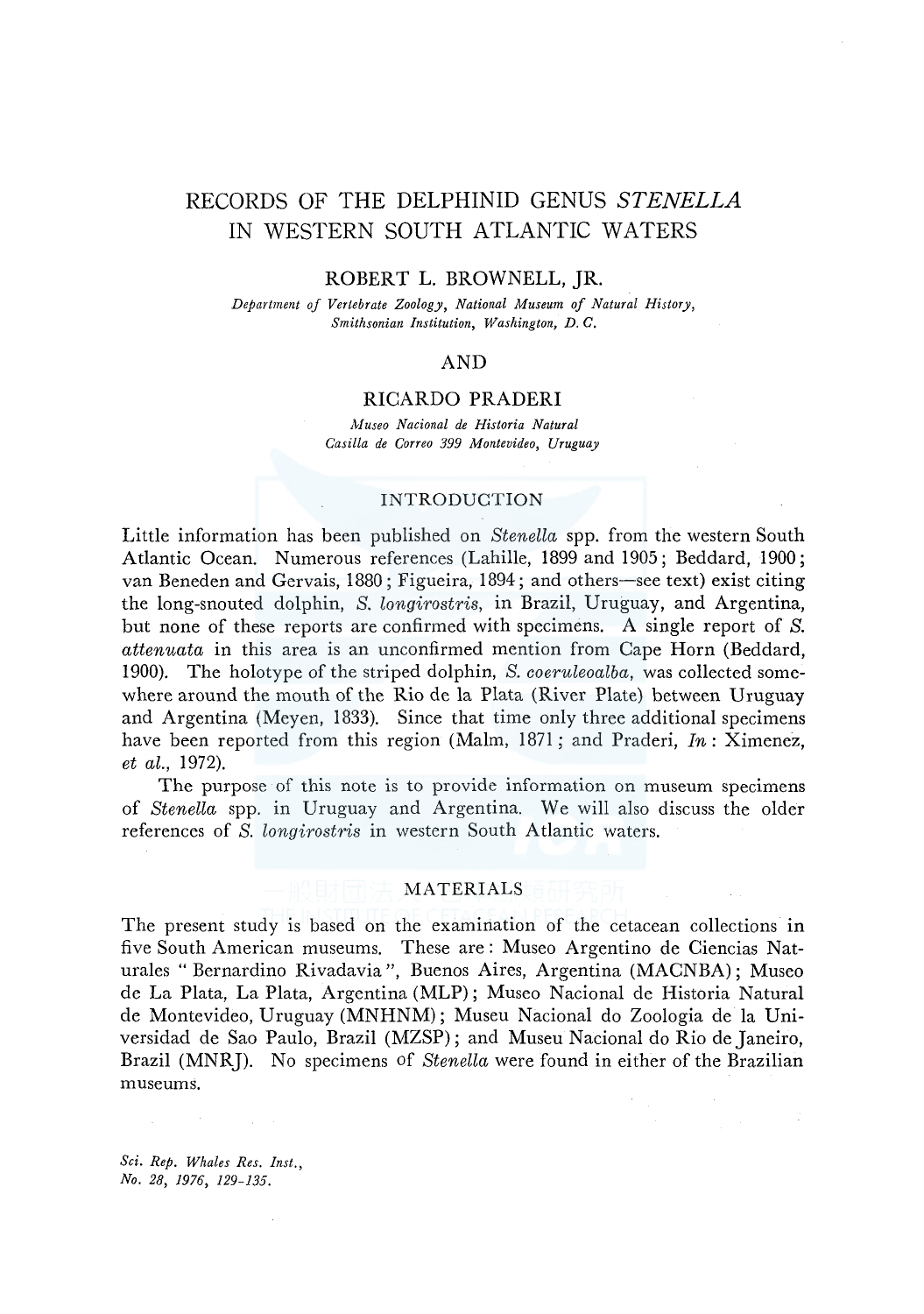#### 130 BROWNELL AND PRADERI

### SPECIES ACCOUNTS

*Stenella coeruleoalba-Fraser* and Noble (1970) have concluded, based on pigmentation patterns of specimens, that several nominal species of *Stenella (Delphinits coerulealbus* Meyen, 1833; *D. marginatus* Desmarest, 1855± 1; *D. euphrosyne,*  Gray 1846; *D. styx,* Gray, 1846; and *D. lateralis* Peale, 1848) with a spinal blaze and eye-to-anus stripe (terminology of Mitchell, 1970) probably belong to one species, *S. coeruleoalba* Meyen, 1833). Hubbs *et al.* (1973) have stated that their records of *S. coeruleoabla* across the tropical Pacific supports the view " that the northern and far-southern populations of this species are conjoined and thus confirms the synonymy adopted by Fraser and Noble (1970)."

We have examined two *S. coeruleoabla* specimens: (1) a skull (MNHNM 1305) from Balneario Solymar, Depto. de Canelones, Uruguay (34°49'S., 55°55'W), Rio de la Plata; and (2) a skull (MACNBA 2625) from Miramar, Pcia. Buenos Aires, Argentina (38°17'S.) Atlantic Ocean. The cranium from Punta Jose Ignacio, Uruguay that Praderi reported in Ximenez *et al.* (1972) was not available to us.

The only skull measurements available for this species from the type locality are those of Meyen (1833) and Malm (1871 : 63, holotype of *Clymenia bitrmeisteri).* Cranial dimensions in millimeters and dental counts of the two specimens we examined of *S. coeruleoalba* are presented in Table 1. No additional information is available for the Miramar specimen. The Solymar skull was collected from a stranded specimen by Praderi on 23 August 1959. The total length of the carcass (notch to tip of lower jaw) was 242 cm. The specimen was a male.

*Stenella* spp.-Various scientific names are currently used for spotted dolphins. These include *S. attenuata* (Gray, 1846) in the Pacific, Indian, and Atlantic Oceans, and *S. dubia* (G. Cuvier, 1812); *S. frontalis* (G. Cuvier, 1829), and *S. plagiodon* (Cope, 1866) in the Atlantic. There are probably only two valid species (Perrin, 1975).

We examined one skull that can be referred to the spotted dolphin complex. This specimen (MACNBA 23-46) is from Mar del Plata, Pcia. Buenos Aires, Argentina (38°00'S.) Atlantic Ocean. The date of collection was 1923, but no additional information is available for this specimen. Skull measurements and dental counts of this specimen are presented in Table 1. The skull is illustrated in Plate 1.

*Stenella longirostris-*This species was described as *Delphinus longirostris*  from an unknown locality (Gray, 1828). Van Bree (1971) stated that the complete synonymy proposed by Hershkovitz (1966: 37-40) is probably correct, but "much more must be known before definite conclusions can be drawn about the taxonomic status and nomenclature of *Stenella longirostris."* This species has been reported from both sides of the tropical Atlantic Ocean (Moore, 1953; Cadenat and Doutre, 1959; Layne, 1965; van Bree, 1971; Caldwell *et al.,* 1971; and van Halewijn and van Bree, 1972). We found no specimens referable to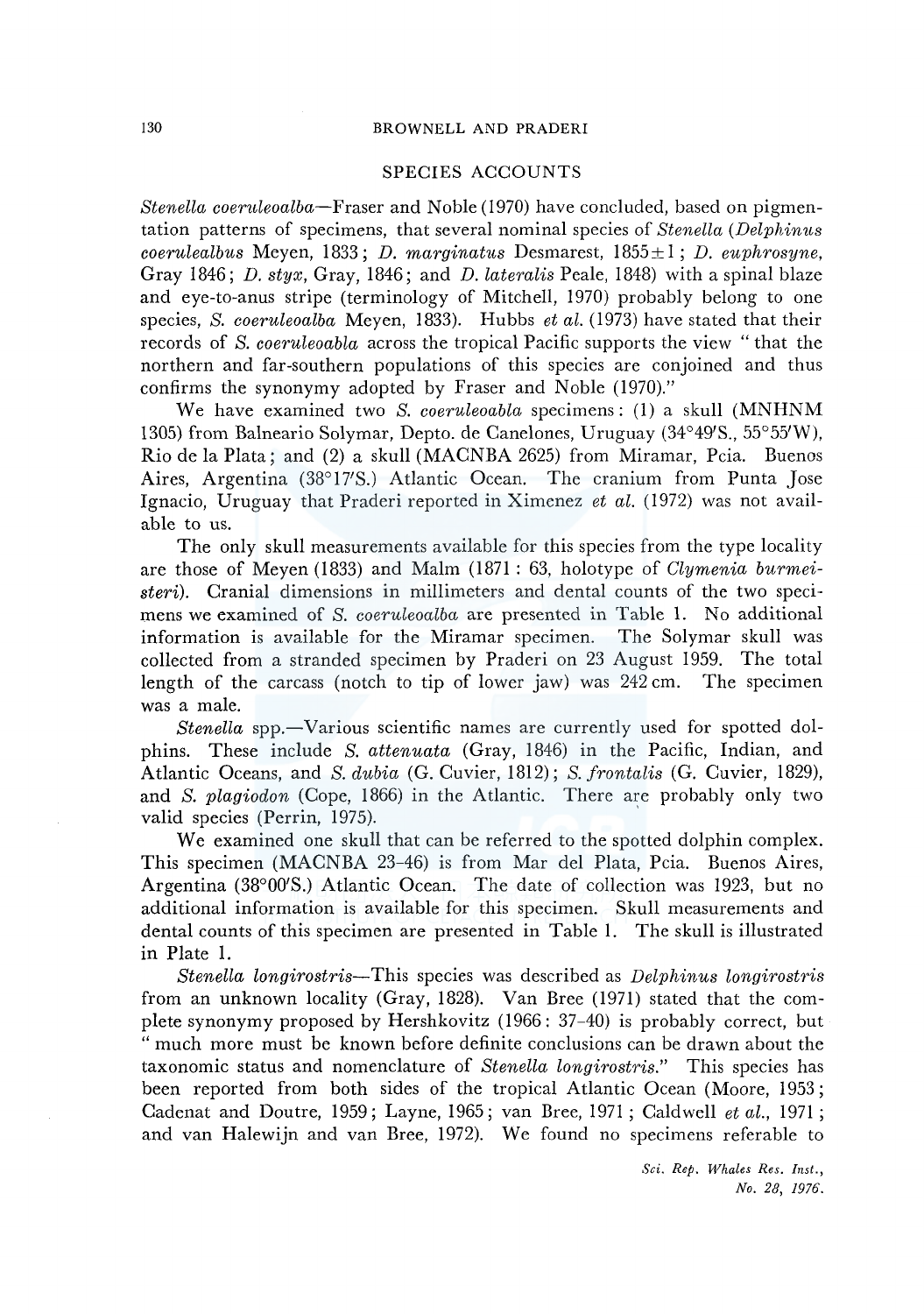|                                                     | <b>MACNBA</b><br>2625 |          | <b>MNHN</b><br>1305 | <b>MACNBA</b><br>$23 - 46$ |          |
|-----------------------------------------------------|-----------------------|----------|---------------------|----------------------------|----------|
| Measurements                                        | mm                    | $\%$ CBL | mm                  | mm                         | $\%$ CBL |
| Condylo-basal length                                | 442                   | 100.0    | $402 +$             | 389                        | 100.0    |
| Rostrum length                                      | 260                   | 58.8     |                     | 230                        | 59.1     |
| Rostrum basal width                                 | 111                   | 25.1     | 120                 | 93                         | 23.9     |
| Rostrum, width 60 mm anterior to base               | 70                    | 15.8     | 77                  | 60                         | 15.4     |
| Rostrum, width at middle                            | 59                    | 13.3     |                     | 45                         | 11.6     |
| Rostrum, width at 3/4 the distance<br>from the base |                       |          |                     | 34                         | 8.7      |
| Premaxillae width at middle                         |                       |          |                     | 24                         | 6.2      |
| Tip of snout to blowhole                            | 305                   | 69.0     |                     | 272                        | 69.9     |
| Tip of snout to pterygoid                           | 321                   | 72.6     |                     |                            |          |
| Preorbital width                                    | 185                   | 41.8     | 217                 | 163                        | 41.9     |
| Post-orbital width                                  | 206                   | 46.6     | 236                 |                            |          |
| Orbital width                                       | 191                   | 43.2     | 215                 | 162                        | 41.6     |
| Zygomatic breadth                                   | 209                   | 47.3     | 233                 |                            |          |
| Blowhole, width at                                  |                       |          |                     | 43                         | 11.1     |
| Maximum width premaxillae                           |                       |          |                     | 70                         | 18.0     |
| Braincase width across parietals                    | 150                   | 33.9     | 174                 | 142                        | 36.5     |
| Temporal fossa length                               | 71                    | 16.1     | 71                  | 65                         | 16.7     |
| Temporal fossa height                               | 46                    | 10.4     | 45                  | 48                         | 12.3     |
| Length of tooth row upper R.                        | 230                   | 52.0     |                     | 186                        | 47.8     |
| Length of tooth row upper L.                        | 229                   | 51.8     |                     | 189                        | 48.6     |
| Mandible length                                     | 374                   | 84.6     | 407                 |                            |          |
| Coronoid height                                     | 67                    | 15.1     | 76                  |                            |          |
| Length of symphysis                                 | 50                    | 11.3     |                     |                            |          |
| Length of tooth row lower R.                        | 226                   | 51.1     | 231                 |                            |          |
| Length of tooth row lower L.                        | 226                   | 51.1     | 227                 |                            |          |
| Number of teeth upper R.                            | 44                    |          |                     | $34+$                      |          |
| Number of teeth upper L.                            | 45                    |          |                     | 37                         |          |
| Number of teeth lower R.                            | 43                    |          | $50+$               |                            |          |
| Number of teeth lower L.                            | 43                    |          | $49+$               |                            |          |

### TABLE 1. SKULL MEASUREMENTS (MILLIMETERS) AND DENTAL COUNTS OF *STENELLA* SPP. FROM WESTERN SOUTH ATLANTIC WATERS.

*S. longirostris* in five eastern South American museums. As noted in the introduction, numerous authors have reported *S. longirostris* and the probably conspecific nominal species (see van Bree, 1971) *Delphinus alope* and *D. microps*  from localities including Brazil, Uruguay, Argentina and Cape Horn. All southern " records " are without documented specimens or observations. In view of this confusion, we present below the genesis and chronological review of western South Atlantic "records" for this species.

Gray (1866) reported *Delphinus alope* from "Cape Horn", but the specimen is apparently now not extant in the British Museum (Natural History) and no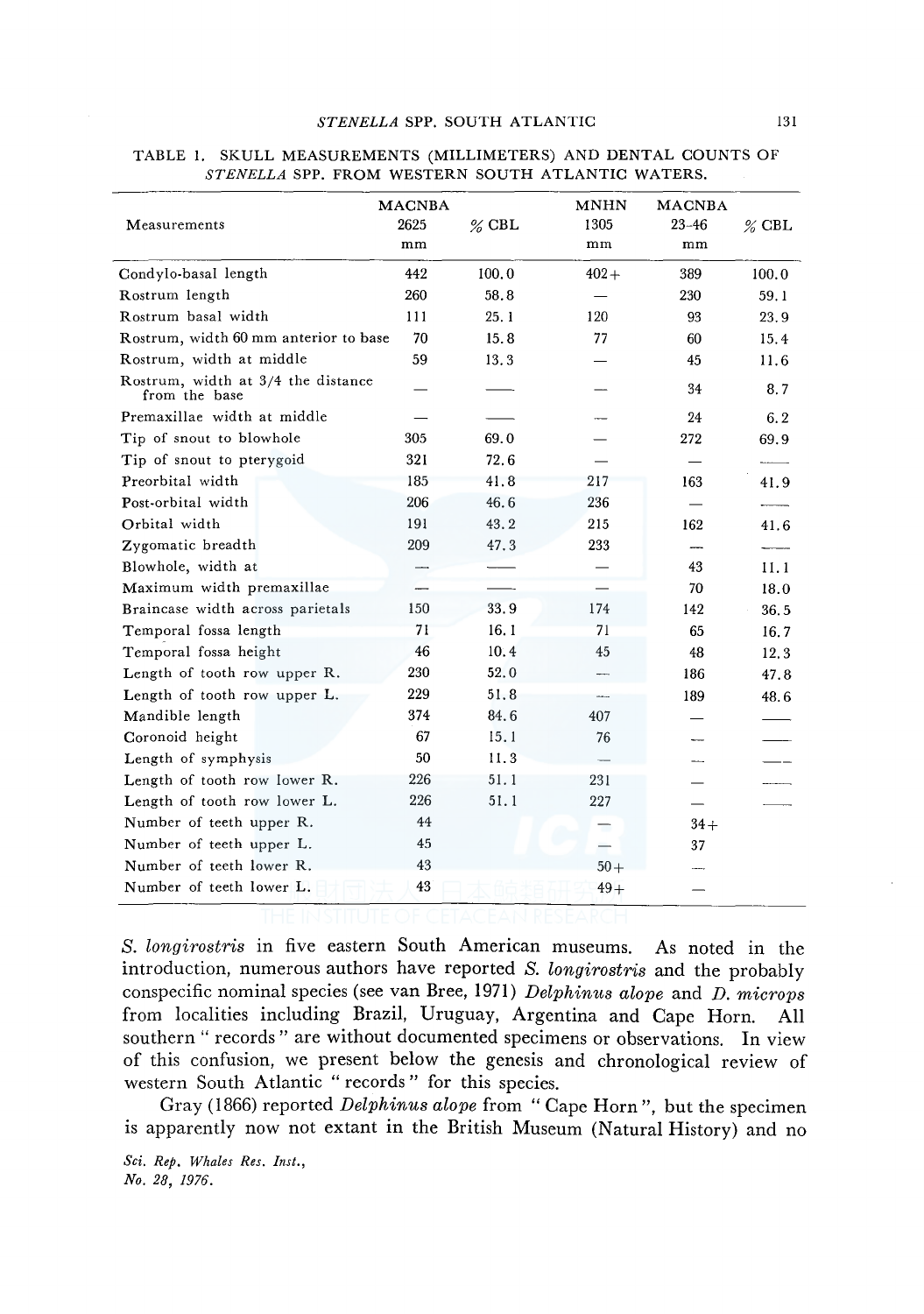additional information is available in the museum on the collection locality of this specimen (W. F. Perrin, per. comm., 1973). Based on the valid records of *S. longirostris,* this species is known worldwide only in tropical waters. It is extremely unlikely that *S. longirostris* will ever be recorded from the coldtemperate waters of southern South America. In fact, this species is still not known from any of warm-temperate waters of the world. The reports of this species from Chilean waters by Schneider (1946) and Mann (1957) are without any type of documentation and should be discounted. The "records" of Gray (1866), Schneider (1946) and Mann (1957) are probably what influenced Marcuzzi and Pilleri (1971) to map the erroneous distribution of *S. longirostris* around Cape Horn.

Gray's comments (1850: 126, 1866: 240 and 1871: 69) are all apparently based on one specimen of *Delphinus microps* from the " coast of Brazils " from Dr. Dickie's collection. This specimen was probably collected in the tropical waters somewhere north and east of Rio de Janeiro. Burmeister (1867 and 1879) provided the following accounts about *D. microps:* (1867) "vive en el alto mar Atlantico al sud del ecuador y se presenta muchas veces a los viajeros en buques de velas. Tenemos en el Museo Publico dos craneos completos, el uno regalado por el Sr. Dr. D. Miguel Olaguer Feliu", (We could not find either of these skulls in the museum, MACNBA.) and (1879) "on trouve cette espece dans l'Ocean Atlantique, principalement au sud de l'Equateur, par troupes de 20 a 30 individus. Ils suivent quelquefois la marche du navire et passent en bondissant a son avant. Je les ai apercus et etudies plusieurs fois pendant les quatre voyages que j'ai faits dans cette partie de l'Ocean. (Voyez mon voyage du Bresil, page 37, Berlin 1853)". Van Beneden and Gervais (1880) cited D. *microps* from the mouth of the Rio de la Plata and the coast of Brazil. They provided no new data and probably just followed the above statements by Gray and Burmeister. Figueira (1894) noted that *"Delphinus microps* Gray. Tonina. Es una de las especies mas comunes en nuestras costas sobre el Rio de la Plata, especialmente en los meses de Noviembre a Febrero ". *Tonina* is used today in Uruguay by laymen for *Tursiops* cf. *truncatus* and this is what Figueira's records of *D. microps* must have been. Lahille only noted the following: (1899) *"Delphinus delphis* Linneo. Esta especie (D. *microps* Burm, nee Gray) se ha notado en las costas del Chubut" and (1905) *"Prodelphinus longirostris.* Caho de Buena Esperanza, Australia; Costas de la Provincia de Buenos Aires". Carcelles (1948) stated that *"Prodelphinus longirostris* Cuvier, Habita tambien el litoral atlantico bonaerense, asi como las Islas Galapagos, Panama, Australia. En el Museo de la Estacion Hidrobiologica de Puerto Quequen, puede verse un modelo en yeso del craneo ".

#### RESUMEN

Se proporcionan medidas y detalles de 3 especimenes de delfinidos del genero *Stenella* del Oceano Atlantico Sudoccidental. Se cita por primera vez para esta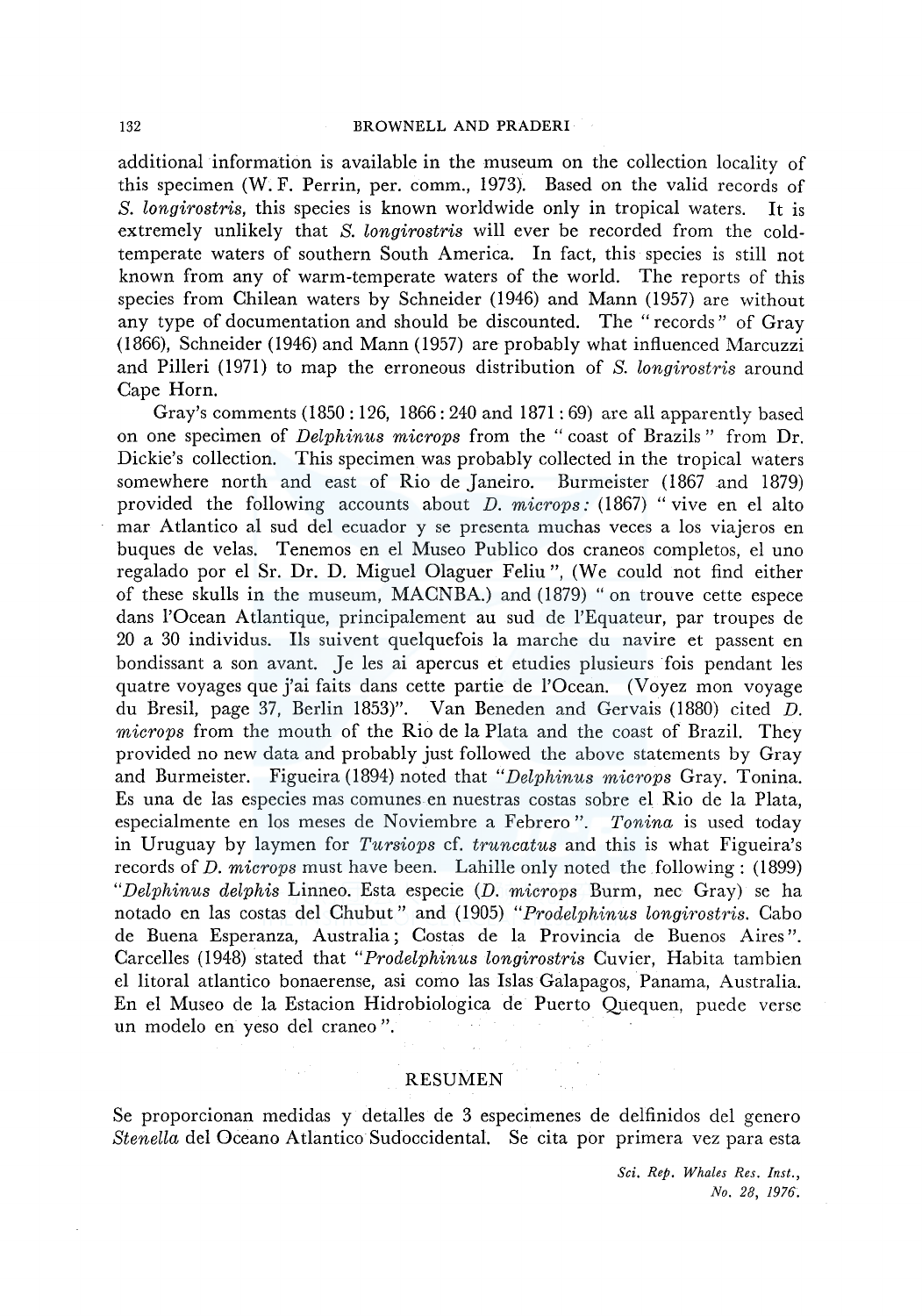#### *STENELLA* SPP. SOUTH ATLANTIC 133

area un ejemplar del "spotted species complex". Se mencionan tambien 2 especimenes de *S. coeruleoalba,* 1 de Uruguay y 1 de Argentina, de las proximidades de la localidad tipica (desembocadura del Rio de la Plata). De *S. longirostris* no se encontraron ejemplares en ninguna de las colecciones de 5 museos sudamericanes (ver Materials) del cual tampoco existen datos de especimenes documentados en la literatura, citados para el Oceano Atlantico Sudoccidental.

### **ACKNOWLEDGMENTS**

We are indebted to the following for allowing us to examine specimens in their care : Jorge Crespo and Elisa Kantis (MACNBA); Raul Aramburu (MLP); Miguel A. Klappenbach (MNHNM) ; Paulo Vanzolini (MZSP) ; and Daley de Albuquerque (MNRJ). William F. Perrin provided valuable information and Perrin and P.J. H. van Bree read the manuscript and provided useful criticism.

#### REFERENCES

BEDDARD. F. E., 1900. *A book of whales.* John Murray, London. 320 p.

- BENEDEN, P. J. VAN, and P. GERVAIS, [ 1868-1880]. Osteographie des cetaces vivant et fossiles comprenant la description et iconographie du squelette et du systenie dentaire de ces animaux ainsi que des documents relatifs a leur histoire naturelle. Arthus Bertrand, Paris. 634 p., 68 pl.
- BREE, P. J. H. VAN, 1971. On skulls of *Stenella longirostris* (Gray, 1828) from the eastern Atlantic. (Notes on Cetacea, Delphinoidea IV.). *Beaufortia,* 19: 21-25.
- BURMEISTER, G., 1867. Fauna Argentina. Mammifera Pinnata Argentina. *An. Mus. Publico B. Aires,* 1(7): 301-311.
- BURMEISTER, H., 1879. *Description physique de la Republique Argentine.* Animaux Vertebres. !ere. Partie. Mammiferes vivants et eteints. Avec Atlas, 3: 1-555.
- CADENAT, J., and M. DoUTRE, 1959. Notes sur les Delphinides ouest-Africans. V. Sur un *Prodelphinus* a long bee capture au large des cotes du Senegal *Prodelphinus longirostris* (Gray) 1828? *Bull. I. F. A. N. Ser. A* 21 (2): 787-792.
- CALDWELL, D. K., M. C. CALDWELL, W. F. RATHJEN, and J. R. SULLIVAN, 1971. Cetaceans from the Lesser Antillean Island of St. Vincent. *Fish. Bull.,* 69(2) : 303-312.
- CARCELLES, A., 1948. Los cetaceos en las aguas argentinas. *Rev. Mus. Arg. Cienc. Nat.,* Pub!. Extra, 238: 5-10.
- FIGUEIRA, J. H., 1894. Contribucion a la fauna Uruguaya. Enumeracion de Mamiferos. *An. Afus, Nac. Afontevideo, Ser.* I, 1: 187-217.
- FRASER, F. C., and B. A. NOBLE, 1970. Variation of pigmentation pattern in Meyen's dolphin, *Stenella coeruleoalba* (Meyen). *In:* G. Pilleri [ed.], *Investigations on Cetacea,* Vol. 2, p. 147-163.
- GRAY, J.E., 1828. Spicilegia zoologica; or original figures and short systematic descriptions of new and unfigured animals. Treuttel, Wurtz and Co. and W. Wood, London.
- GRAY, J.E., 1850. *Catalogue of the specimens of Mammalia in the collection of the British Museum.*  Part I. Cetacea. Trustees, British Museum, London. 153 p.
- GRAY, J.E., 1866. *Catalogue of seals and whales in the British Museum.* Trustees, British Museum, London. 402 p.
- GRAY, J.E., 1871. *Supplement to the Catalogue of seals and Whales in the British Museum.* Trustees, British Museum, London. 103 p.
- HALEWIJN, R., and P. J. H. VAN BREE, 1972. On the occurrence of the common dolphin,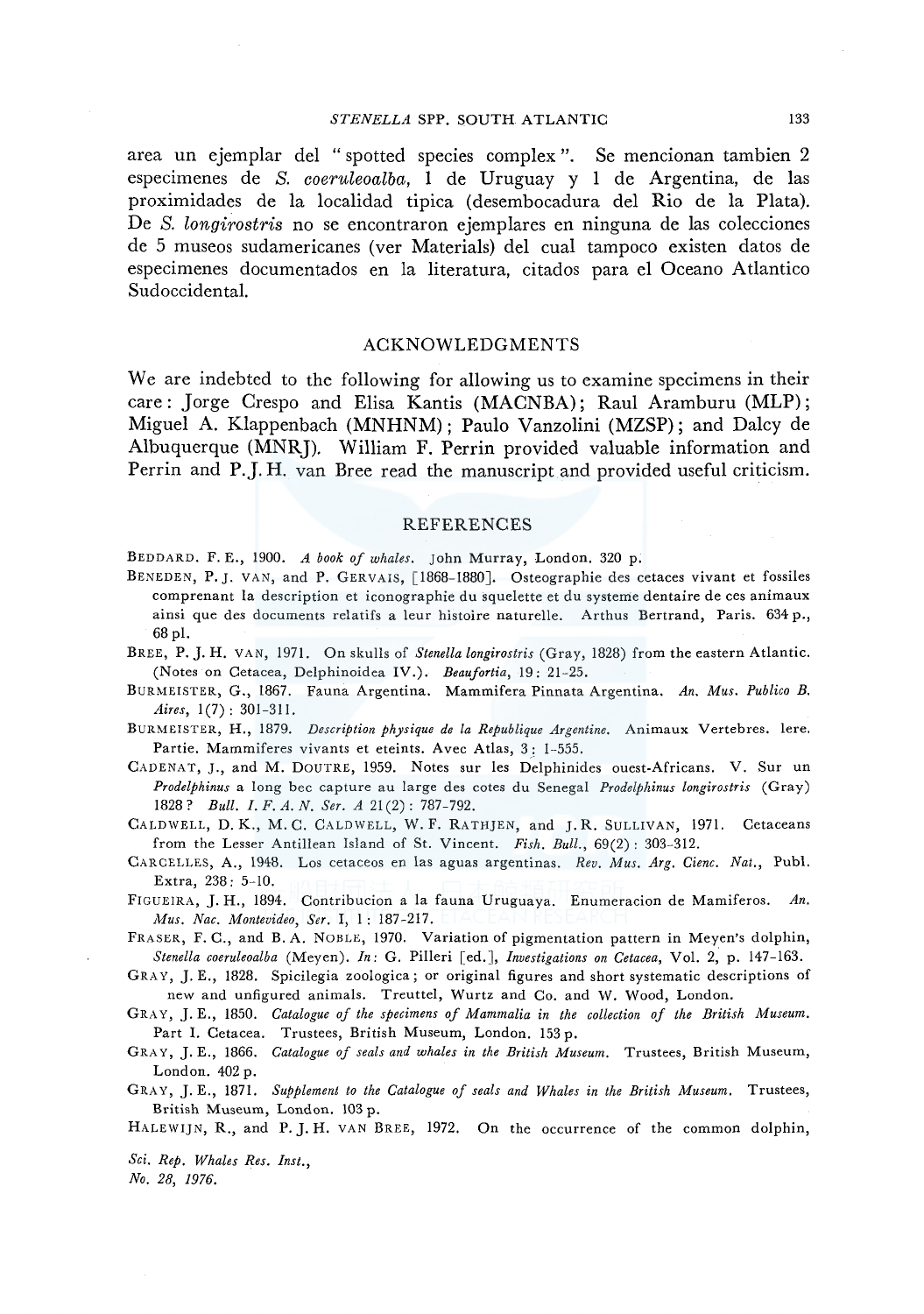*Delphinus delphis,* and the spinner dolphin, *Stenella longirostris,* off the coast of Venezuela. *In.*  G. Pilleri [ed.], *Investigations on Cetacea,* Vol. IV, p. 187-188.

HERSHKOVITZ, P., 1966. Catalog of living whales. *U.S. Nat. Mus. Bull.,* 246: 1-259.

HUBBS, C. L., W. F. PERRIN, and K. C. BALCOMB, 1973. *Stenella coeruleoalba* in the eastern and central tropical Pacific. *J. Mammal.,* 54: 549-552.

LAHILLE, F., 1899. Ensayo sabre la distribucion geografica de los mamiferos de la Republica Argentina. *Prim. Reun. Congr. Cient. Lat. Amer.,* 3: 165-206.

- LAHILLE, F., 1905. Las ballenas de nuestros mares, sus costumbres y aprovechamiento. *Rev. Jard. Zool. Buenos Aires,*  $1(1)$ : 28-82.
- LAYNE, J. N., 1965. Observations on marine mammals in Florida waters. *Bull. Fla. State Mus.,*  9 (4): 131-181.
- MALM, A. W., 1871. Hvaldjur I sveriges museer ar 1869. *Kong!. Svenska Vetensk. Akad. Hand!.,*   $9(2): 1-104.$
- MANN, F. G., 1957. Clave de determinacion para las especies de mamiferos silvestres de Chile. *Invest. Zoo!. Chilenas,* 4: 89-104.
- MARCUZZI, G., and G. PILLER!, 1971. On the zoogeography of Cetacea. *In:* G. Pilleri [ed.], *Investigations on Cetacea,* Vol. III, p. 101-170.
- MEYEN, F. J. F., 1833. Beitrage zur Zoologie, gesammelt auf einer Reise um die Erde. Nov. *Act. Acad. Caes. Leop. Carol. Nat. Curios.,* 16(2): 551-610.
- MITCHELL, E., 1970. Pigmentation pattern evolution in delphinid cetaceans: an essay in adaptive coloration. *Canadian J. Zool.,* 48: 717-740.
- MOORE, J.C., 1953. Distribution of marine mammals in Florida waters. *Amer. Mid[. Nat.,*  49(1): 117-158.

PERRIN, W. F., 1975. Variation of spotted and spinner porpoise (genus *Stenella)* in the eastern tropical Pacific and Hawaii. *Scripps Inst. of Oceanogr. Bull.,* 21, 181 p.

- SCHNEIDER, C. 0., 1946. Catalogo de los mamiferos de la Provincia de Concepcion. *Bol. Soc. Biol.* (Concepcion), 21: 67-83.
- XIMENEZ, A., A. LANGGUTH, and R. PRADER!, 1972. Lista sistematica de los mamiferos de! Uruguay. An. Mus. Nac. Hist. Nat. Montevideo, 2 Serie, 7(5): 1-49.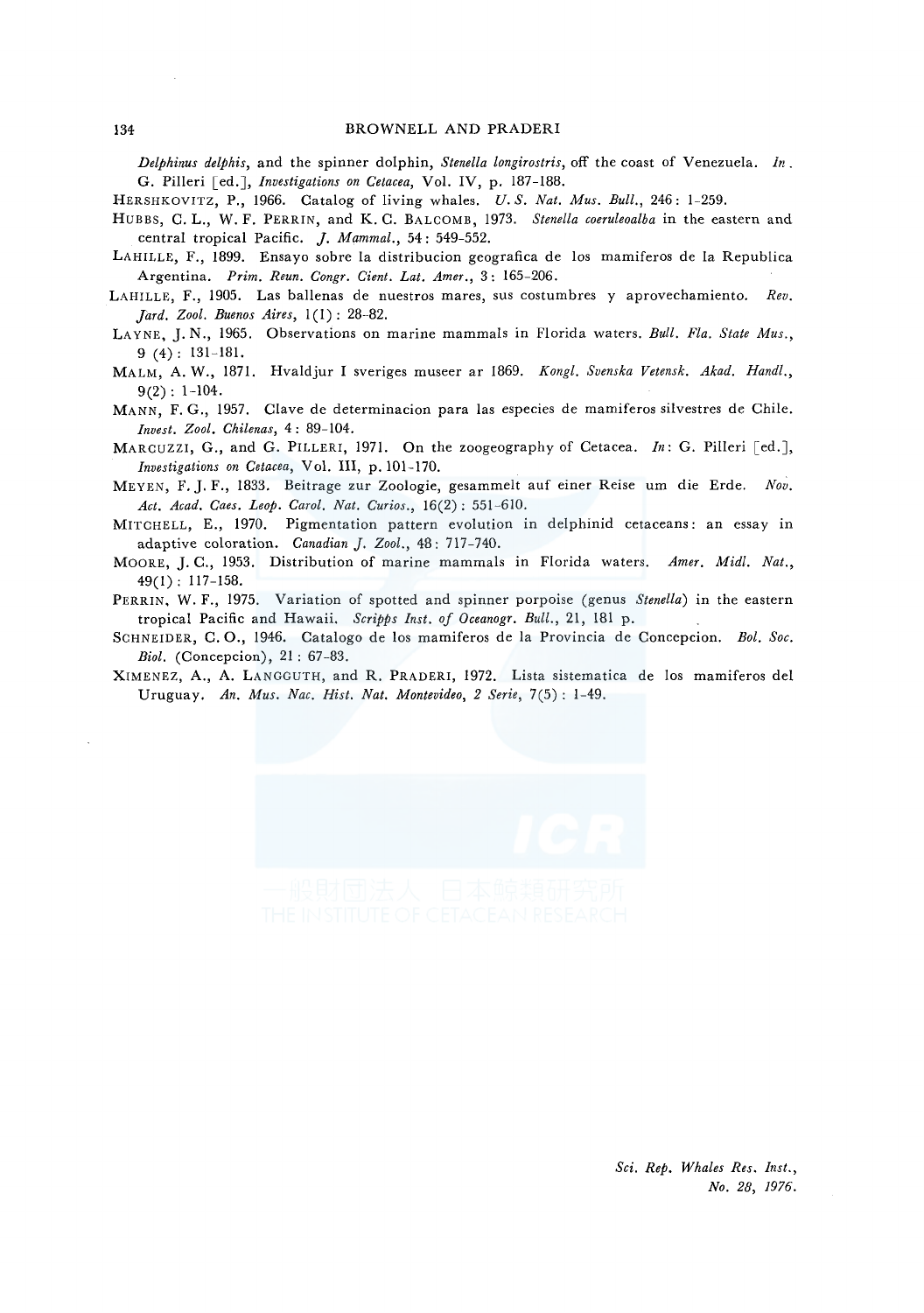#### *STENELLA* SPP. SOUTH ATLANTIC

## EXPLANATION OF PLATE

# PLATE I

Fig. 1. *Stenella* sp. referred to the spotted dolphin complex (see text). This specimen (MACNBA 23-46) is from Mar del Plata, Pcia. Buenos Aires, Argentina (38°00'S.) Atlantic Ocean. Dorsal view of specimen.

Fig. 2. *Stenella* sp. (MACNBA 23-46) ventral view of specimen.

Fig. 3. *Stenella* sp. (MACNBA 23-46) lateral view of specimen.